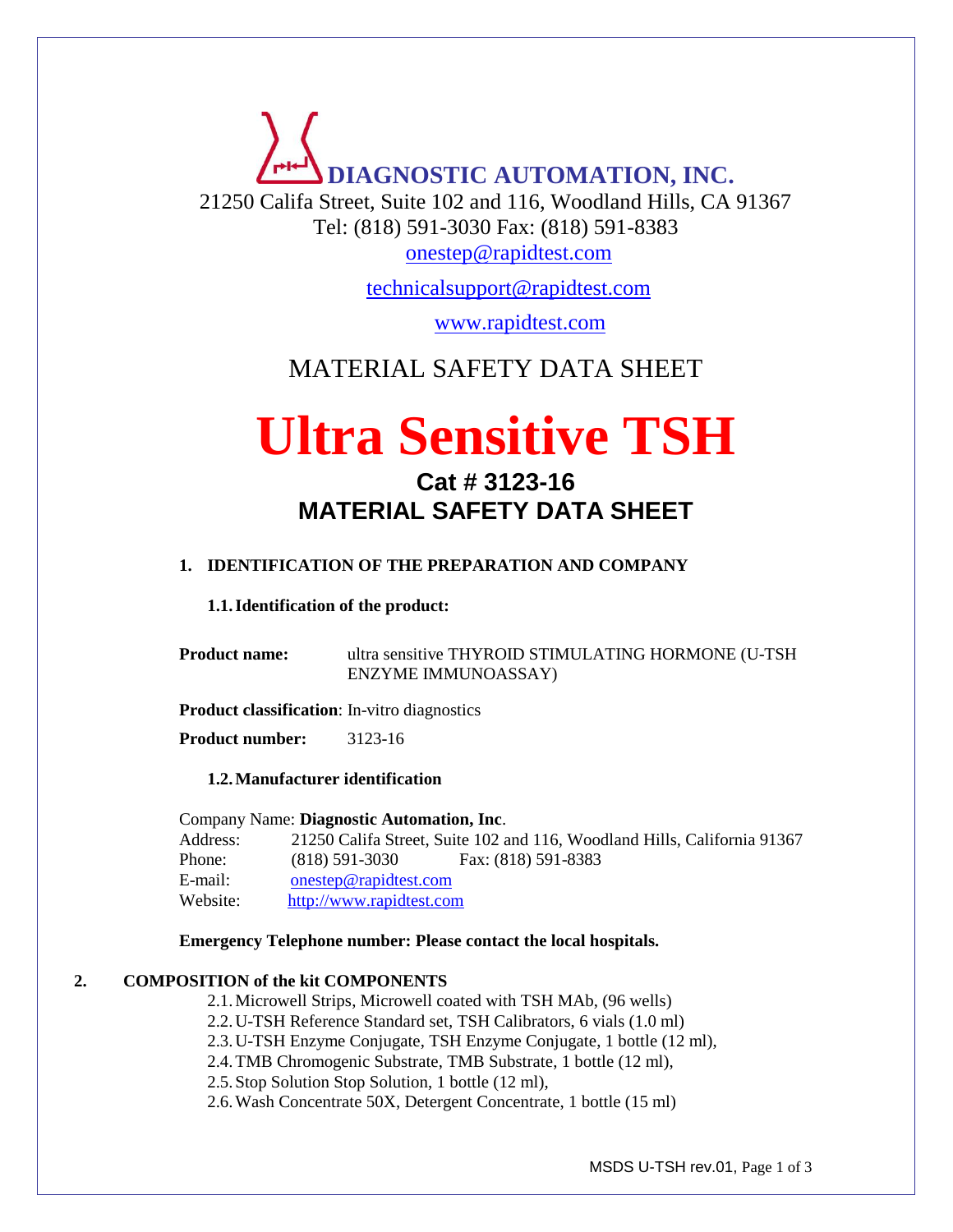2.7.Package Insert Package Insert, paper, 1 piece.

#### **3. HAZARDS IDENTIFICATION 3.1.Potential Biohazard:**

The Calibrators and Controls are formulated with a buffer base, animal serum, and human serum. The human serums are tested by a United States Food and Drug Administration (USFDA) licensed method and found to be non-reactive for HIV-1, HIV-2, Hepatitis B surface antigen and HCV. Because no test method can offer absolute assurance that these agents are absent, reagents should be handled at the Biosafety Level 2, as recommended for any potentially infectious human blood product, in the United States Center for Disease Control (USCDC) and National Institute of Health (USNIH) manual "Biosafety in Microbiological Laboratories", 1988.

All bovine products and goat sera have been derived from animals of US origin and processed in USDA licensed facilities.

#### **3.2.Chemical Hazard:**

The Calibrators and Controls are formulated with sodium azide. Concentrated Sodium Azide may react with copper and lead plumbing to form explosive metal azides. May react with acids to form explosive hydrazoic acid. If drain disposed, flush with large amounts of water to prevent azide build-up.

The TMB Chromogenic Substrate containing TMB, is formulated with DMSO, an irritant and mucous membranes. In case of contact with any of these reagents, wash thoroughly with water. TMB is a suspected carcinogen.

Stop Solution is an acidic and corrosive agent. Avoid contact with skin.

#### **4. FIRST AID**

- 4.1.Skin Contact: Remove contaminated clothing and wash the exposed skin area thoroughly with soap and water.
- 4.2.Eye Contact: Flush with copious amounts of water for at least 15 minutes. Seek medical attention.
- 4.3.Inhalation: Remove to fresh air, give oxygen if breathing becomes difficult and seek medical attention.
- 4.4 Ingestion: Flush mouth with copious amounts of water, provided that the person is conscious and seek medical attention.

#### **5. MEASURES IN CASE OF FIRE**

- 5.1.Suitable Extinguishing Media: Chemical or water fire extinguisher.
- 5.2.Extinguishing Media Not to be Used: None known.
- 5.3.Special Fire Fighting Procedures: None Known.
- 5.4.Unusual Fire and Explosion Hazards: N/A
- 5.5.NFPA Rating: Health: 2, Flammability: 0, Reactivity: 1

#### **6. MEASURES IN CASE OF ACCIDENTAL SPILL**

- 6.1.**Body Precautions:** Wear rubber gloves, impermeable shoe covers and long laboratory coat.
- 6.2.**Environmental Precautions:** Contain the spill to the smallest area possible.
- 6.3.**Cleaning Measures:** Take care not to contaminate body. Absorb the material with disposable towels. Soak area with a 10% bleach solution and wipe up with disposable towels. Dispose of all contaminated trash in accordance with local regulations.